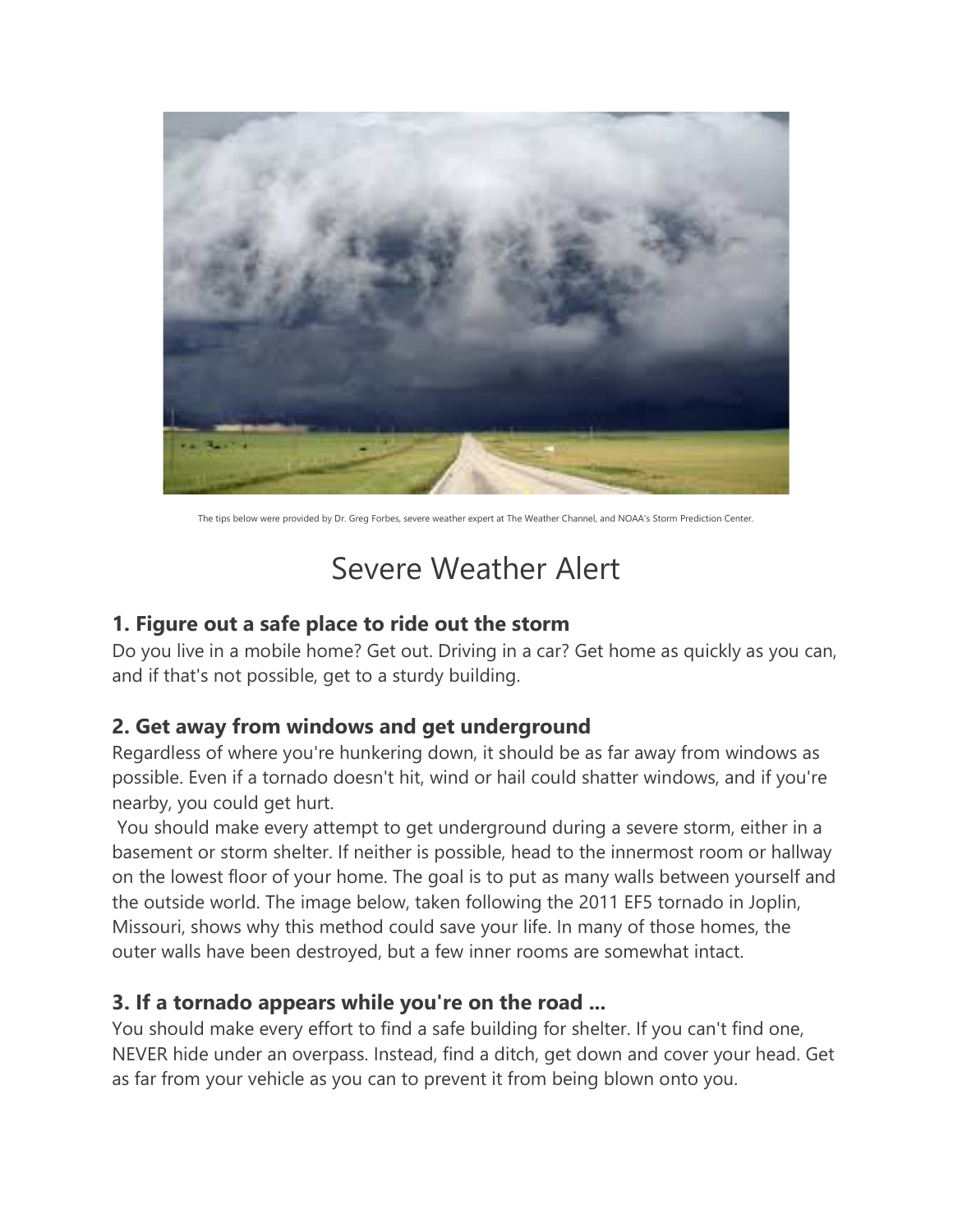#### 4. Put on your shoes – and a helmet

If you're at home and severe weather is bearing down, prepare for the worst. If your house is damaged by a tornado, you could end up walking through debris that's riddled with nails, glass shards and splintered wood. The best way to ensure your shoes aren't scattered is to put on a pair before the storm comes.

If you own a bike helmet, be sure to put it on during a severe storm. It could save you from life-threatening head trauma if your home suffers a direct hit.

#### 5. Keep your pets on a leash or in a carrier, and bring them with you

They're a part of the family, so make sure they go to a safe place with you. Make sure their collar is on for identification purposes, and keep them leashed if they're not in a crate. If your home is damaged by a tornado, it might not be familiar to them anymore, and they might get loose. Be sure to get them to a safe place or put them in a crate while performing clean-up.

#### 6. Don't leave your home and try to drive away from a tornado

If you made it home, stay there. Tornadoes can shift their path, and even if you think you're directly in the line of the storm, being inside shelter is safer than being inside a car. Traffic jams could keep you from getting out of the storm's path, or a small wobble could send the storm in a different direction.

#### 7. Know your severe weather terms

- Severe thunderstorm watch: Conditions are conducive to the development of severe thunderstorms in and around the watch area. These storms produce hail of ¾ inch in diameter and/or wind gusts of at least 58 mph.
- Severe thunderstorm warning: Issued when a severe thunderstorm has been observed by spotters or indicated on radar, and is occurring or imminent in the warning area. These warnings usually last for a period of 30 to 60 minutes.
- Tornado watch: Conditions are favorable for the development of severe thunderstorms and multiple tornadoes in and around the watch area. People in the affected areas are encouraged to be vigilant in preparation for severe weather.
- Tornado warning: Spotters have sighted a tornado or one has been indicated on radar, and is occurring or imminent in the warning area.
- When a tornado warning has been issued, people in the affected area are strongly encouraged to take cover immediately.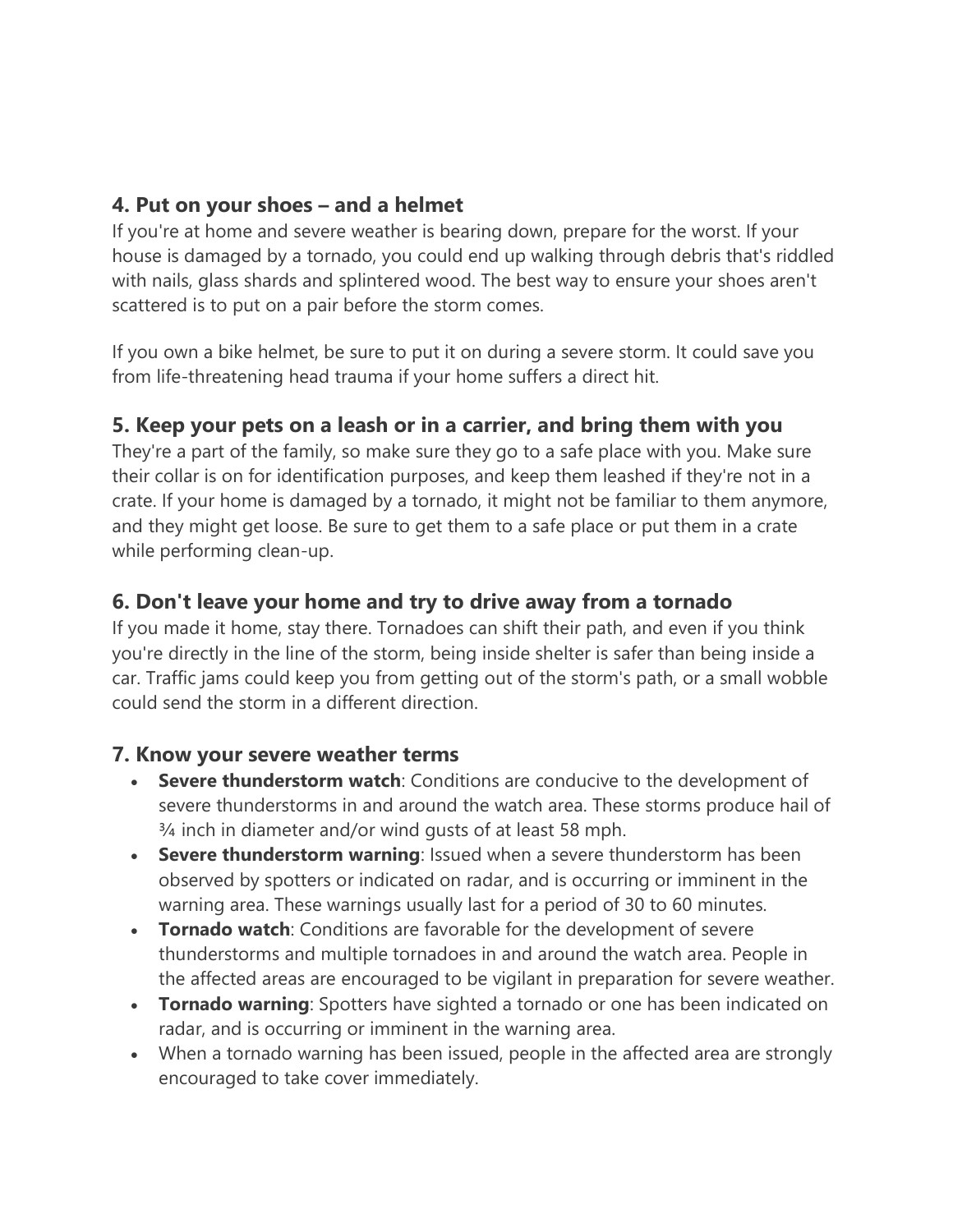

| <b>TORRO Wind/Damage Scale</b>                                      |                                                                                                                |                                                                                                                                                                                                                                                                                                                                                                                                                                                                                                                      |
|---------------------------------------------------------------------|----------------------------------------------------------------------------------------------------------------|----------------------------------------------------------------------------------------------------------------------------------------------------------------------------------------------------------------------------------------------------------------------------------------------------------------------------------------------------------------------------------------------------------------------------------------------------------------------------------------------------------------------|
|                                                                     | T# WIND Mph DAMAGE                                                                                             |                                                                                                                                                                                                                                                                                                                                                                                                                                                                                                                      |
| 0<br>$\overline{1}$<br>2<br>3<br>4<br>$\overline{6}$<br>6<br>8<br>9 | 39-54<br>55-72<br>73-92<br>93-114<br>115-136<br>137-160<br>161-186<br>187-212<br>213-240<br>241-269<br>270-299 | Loose litter raised, twigs snapped, crop trails<br>Minor shed dmg, lawn chairs raised<br>Mobile homes displaced, big branches busted<br>Mobile homes overturned, big trees uprooted<br>Mob. homes destroyed, house rafters exposed<br>Cars levitated, house walls standing<br>Heavy vehicles lifted, house roofs/wall off<br>Frame house demolished, trains overturned<br>Steel-frame bidgs buckled, cars hurled far<br>Trains hurled long way, complete de-barking<br>Steel-reinforced concrete bldgs severely dmgd |